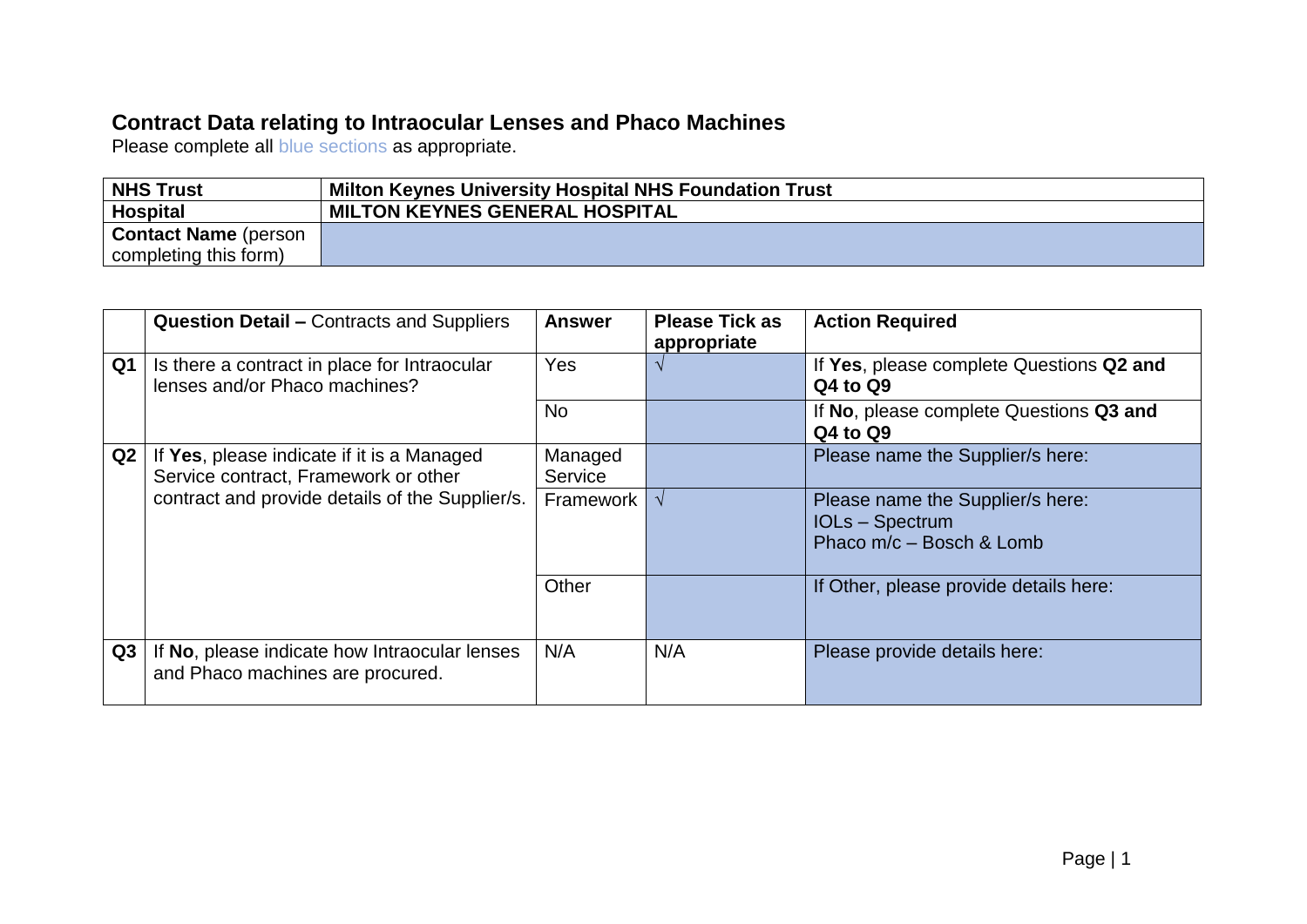|                | <b>Question Detail - Procurement Model</b>                                      | <b>Answer</b>              | <b>Please Tick</b><br>as<br>appropriate | <b>Action Required</b>                            |
|----------------|---------------------------------------------------------------------------------|----------------------------|-----------------------------------------|---------------------------------------------------|
| Q <sub>4</sub> | Do you procure Direct as a Hospital or<br>Trust or through a Procurement group? | $Direct -$<br>Hospital     |                                         |                                                   |
|                |                                                                                 | Direct -<br>Trust          |                                         |                                                   |
|                |                                                                                 | Procurement  <br>Group     |                                         | If Procurement Group please complete table<br>Q4A |
| Q4A            | Please indicate the Procurement Group<br>used (please tick more than one if     | <b>CPP</b>                 |                                         |                                                   |
|                | appropriate).                                                                   | <b>NHS Supply</b><br>Chain | $\mathcal{N}$                           |                                                   |
|                |                                                                                 | <b>SBS</b>                 |                                         |                                                   |
|                |                                                                                 | <b>HTE</b>                 |                                         |                                                   |
|                |                                                                                 | Other                      |                                         | If Other, please provide details here:            |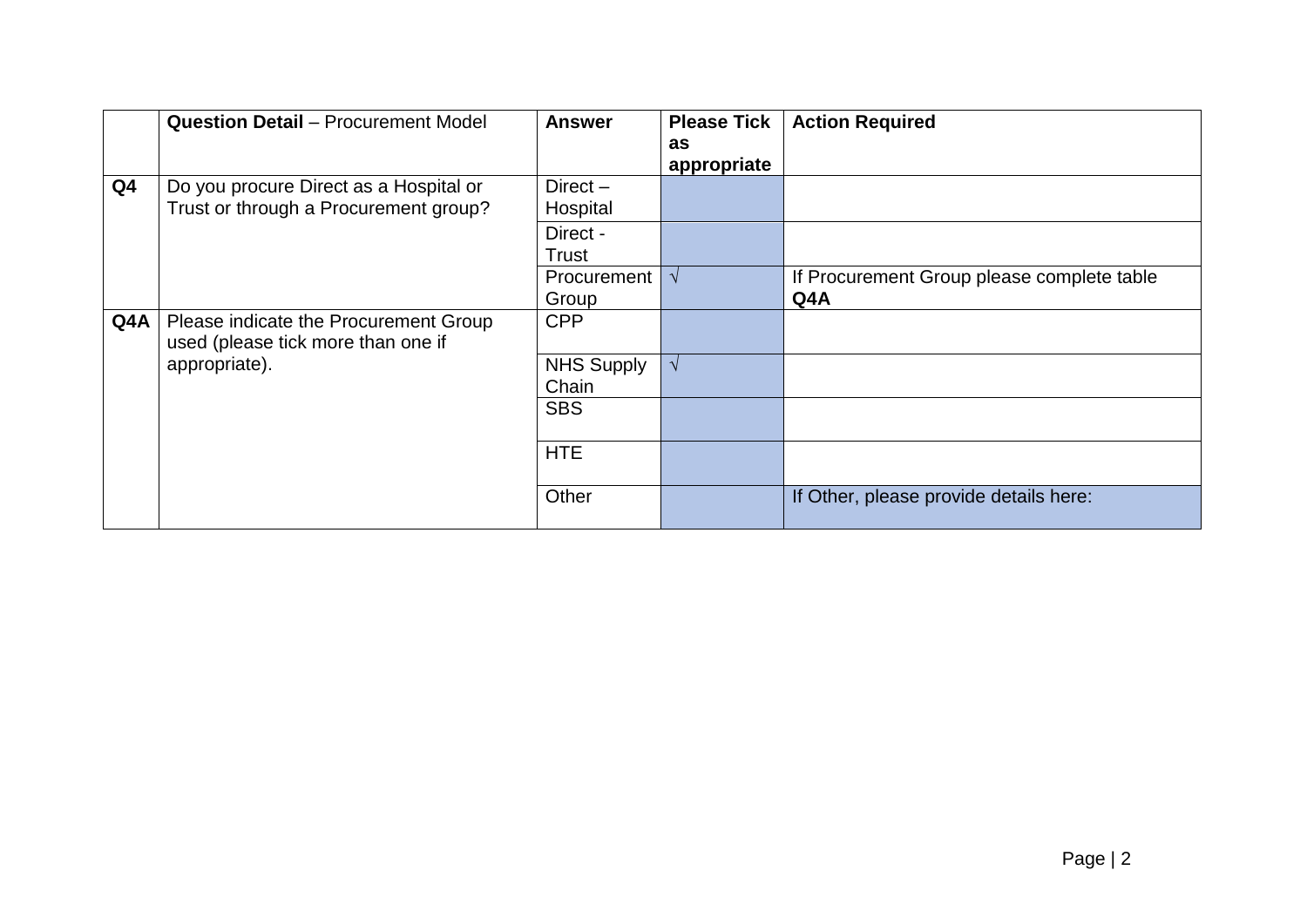| Q <sub>5</sub> | <b>Question Detail - Current Contracts</b>                                          |                                                                        |                                      |                                    |                                             |                                                      |
|----------------|-------------------------------------------------------------------------------------|------------------------------------------------------------------------|--------------------------------------|------------------------------------|---------------------------------------------|------------------------------------------------------|
|                |                                                                                     | Please provide details of your current supplier/s with contract dates. |                                      |                                    |                                             |                                                      |
|                | Please insert more rows if appropriate to provide details of all current suppliers. |                                                                        |                                      |                                    |                                             |                                                      |
| <b>Product</b> |                                                                                     | <b>Current Suppliers</b>                                               | <b>Contract Start</b><br><b>Date</b> | <b>Contract End</b><br><b>Date</b> | <b>Extension period</b>                     | Do you intend to<br>utilise the<br>extension period? |
|                |                                                                                     | Please indicate name of<br>supplier/s                                  | Please indicate<br>Date              | Please indicate<br>Date            | Please specify<br>number of<br>years/months | Please indicate<br>Yes or No                         |
| <b>IOLS</b>    |                                                                                     | <b>Spectrum</b>                                                        | <b>Oct 2019</b>                      | <b>Oct 2022</b>                    | $\bf{0}$                                    | n/a                                                  |
| <b>IOLs</b>    |                                                                                     |                                                                        |                                      |                                    |                                             |                                                      |
|                | <b>Phaco machine</b>                                                                | <b>Bosch &amp; Lomb</b>                                                | <b>Nov 2019</b>                      | <b>Nov 2023</b>                    | $\bm{0}$                                    | n/a                                                  |
|                | <b>Phaco machine</b>                                                                |                                                                        |                                      |                                    |                                             |                                                      |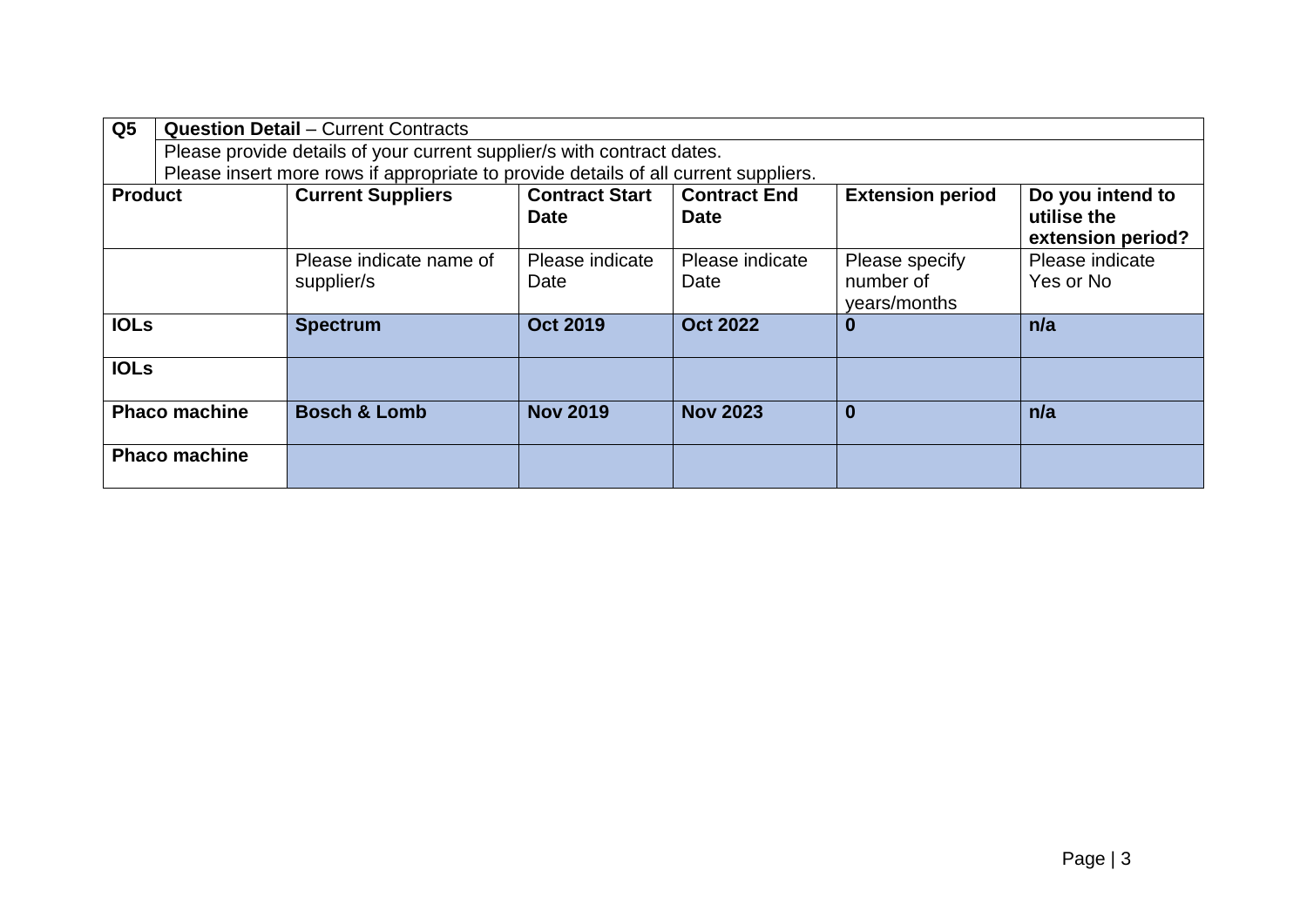| Q <sub>6</sub>                                                                    | <b>Question Detail</b> – Volume of Cataract Procedures and Annual Spend             |      |  |  |                                |  |
|-----------------------------------------------------------------------------------|-------------------------------------------------------------------------------------|------|--|--|--------------------------------|--|
|                                                                                   | Please provide details of your current cataract volumes and annual spend.           |      |  |  |                                |  |
|                                                                                   | Please insert more rows if appropriate to provide details of all current suppliers. |      |  |  |                                |  |
| <b>Cataract Volume</b><br><b>IOL £ Value (ex. VAT)</b><br>Year<br><b>Supplier</b> |                                                                                     |      |  |  | <b>Phaco £ Value (ex. VAT)</b> |  |
|                                                                                   | 2017 (Calendar Year)                                                                | 1178 |  |  |                                |  |
|                                                                                   |                                                                                     |      |  |  |                                |  |
| 2018 (Calendar Year)                                                              |                                                                                     | 1054 |  |  |                                |  |
|                                                                                   |                                                                                     |      |  |  |                                |  |
|                                                                                   | 2019 (6 months                                                                      | 382  |  |  |                                |  |
|                                                                                   | January to June)                                                                    |      |  |  |                                |  |
|                                                                                   | 2019 (July onwards)                                                                 | 571  |  |  |                                |  |
|                                                                                   |                                                                                     |      |  |  |                                |  |

**Please note: we do not break down spend by procedure so we are unable to provide the other information.**